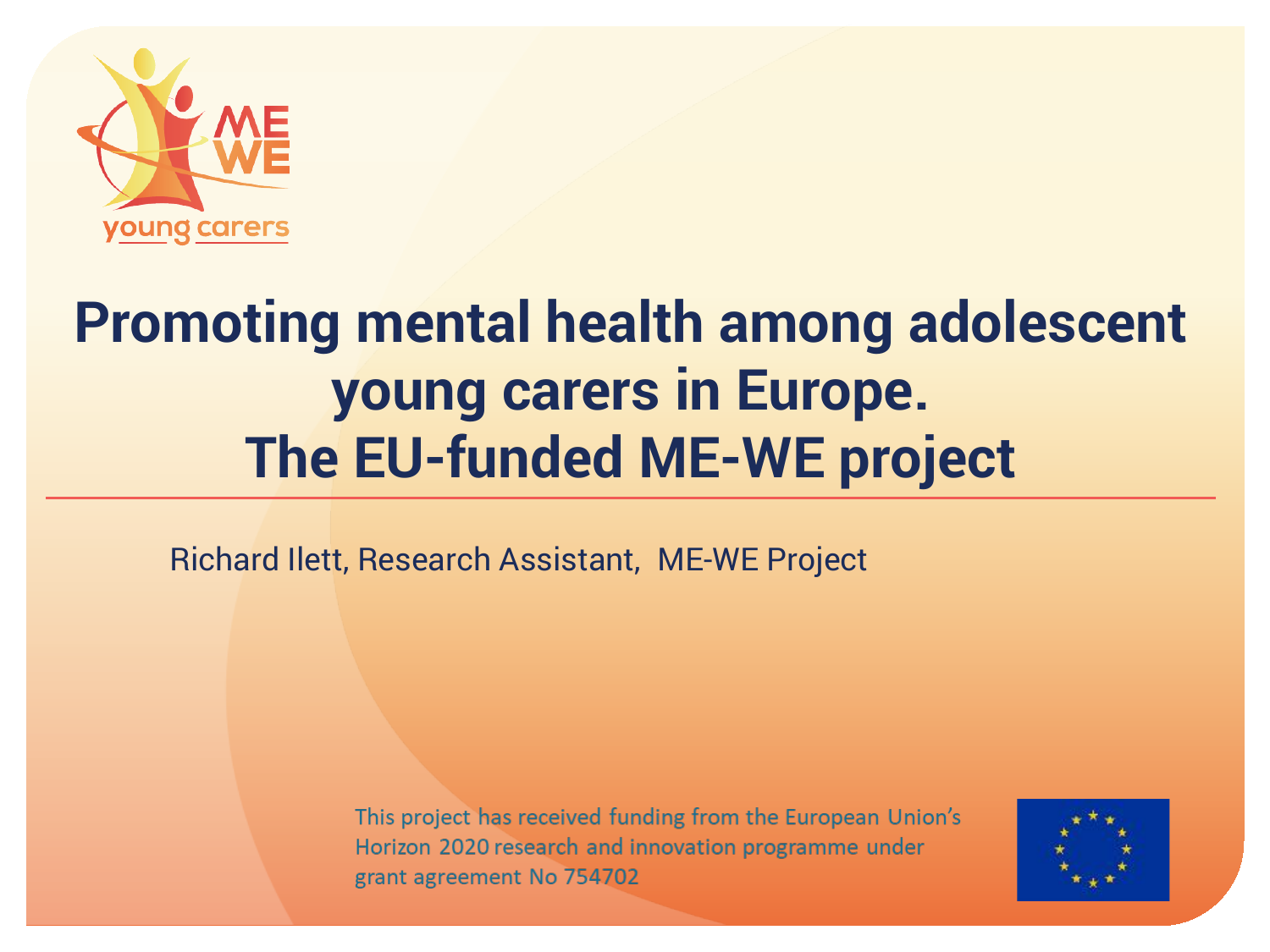The ME-WE project Funded by

Horizon 2020 **European Union Funding** for Research & Innovation

Project duration: January 2018 – March 2021

Project consortium: research institutes and civil society organisations from six different European countries + Eurocarers



$$
\mathbb{P} \models \blacksquare
$$



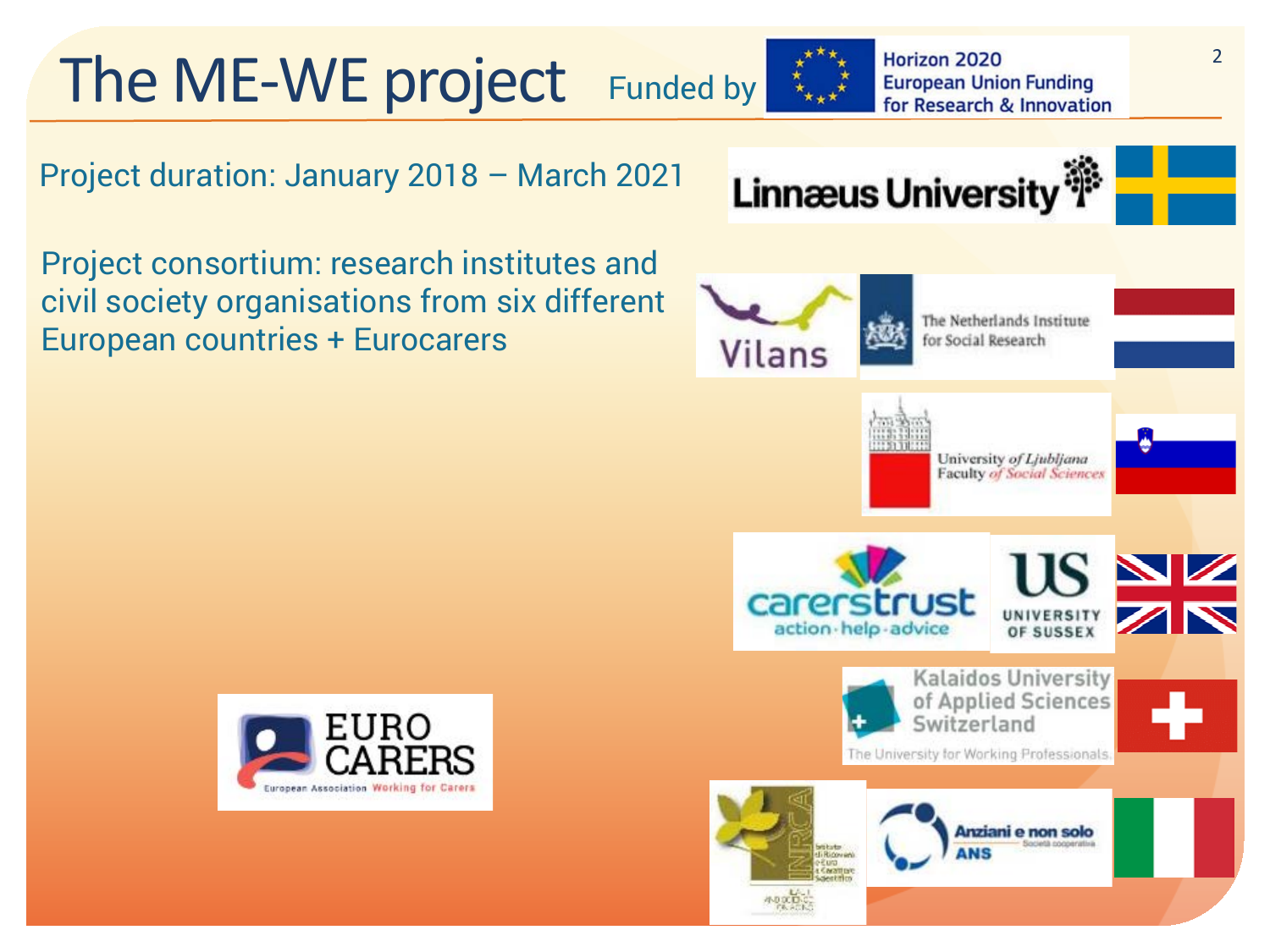#### Potential negative impacts of caring

**Mental health and wellbeing** 

There are some positive impacts related to caring (self-esteem, empathy, maturity). Yet, having to reconcile the challenges of adolescent life with caring responsibilities can be overwhelming. Pressure associated with caring is considered as a **risk factor for mental ill-health**.

**Education**

Caring can have a negative impact on young carers' education (under-achievement, absence and **drop-outs**) → **low employability**

**Social Life** 

Young carers may have less time for personal development and leisure. They can also become victims of social stigma and bullying

→ **social exclusion**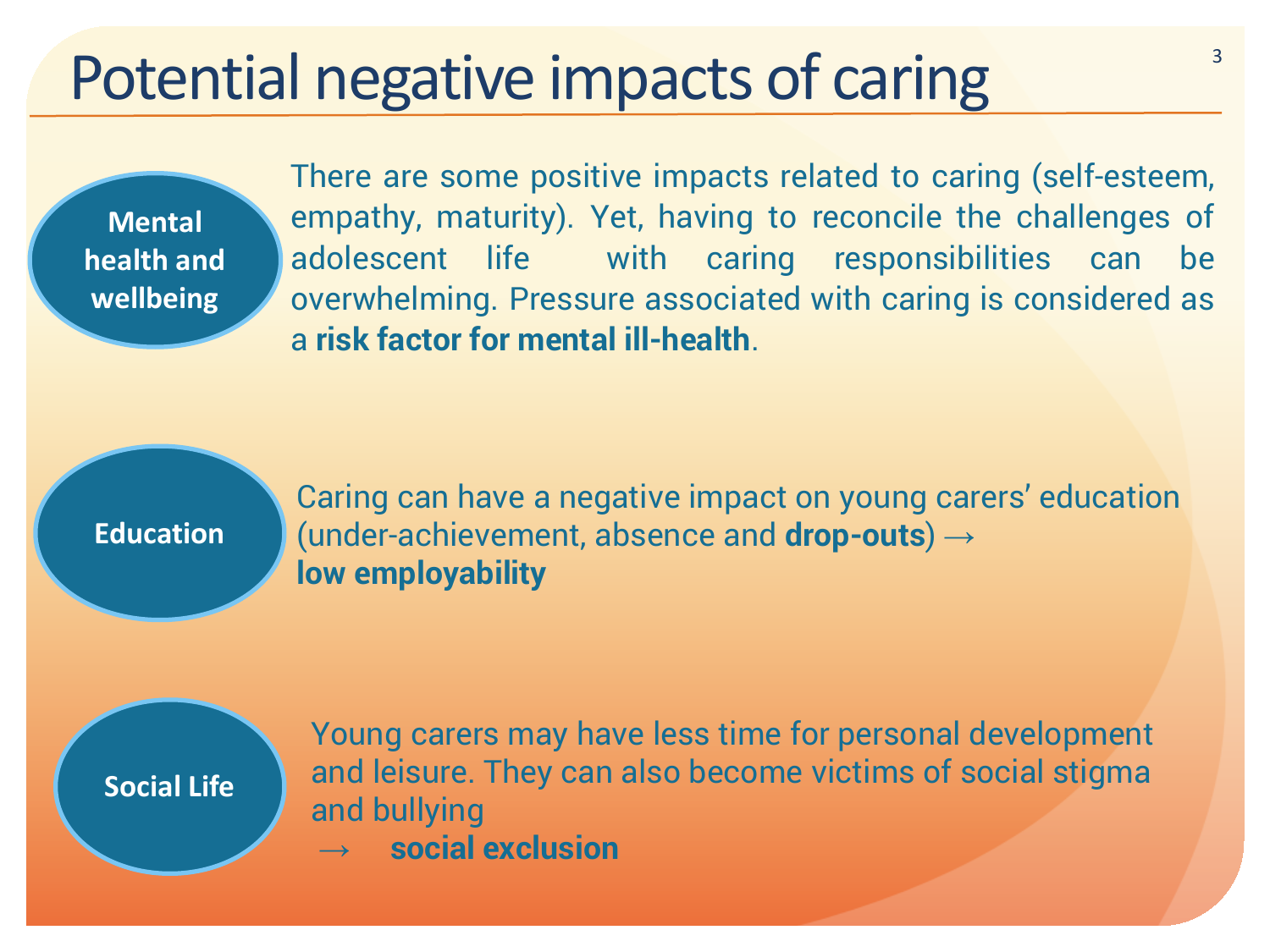# An ambitious project

Overall goal: to mitigate the risk factor of being an adolescent young carer by empowering the young with **improved resilience** and **enhanced social support** (from family, schools, peers, services).



Resilience: the process of positive adaptation within the context of significant adversity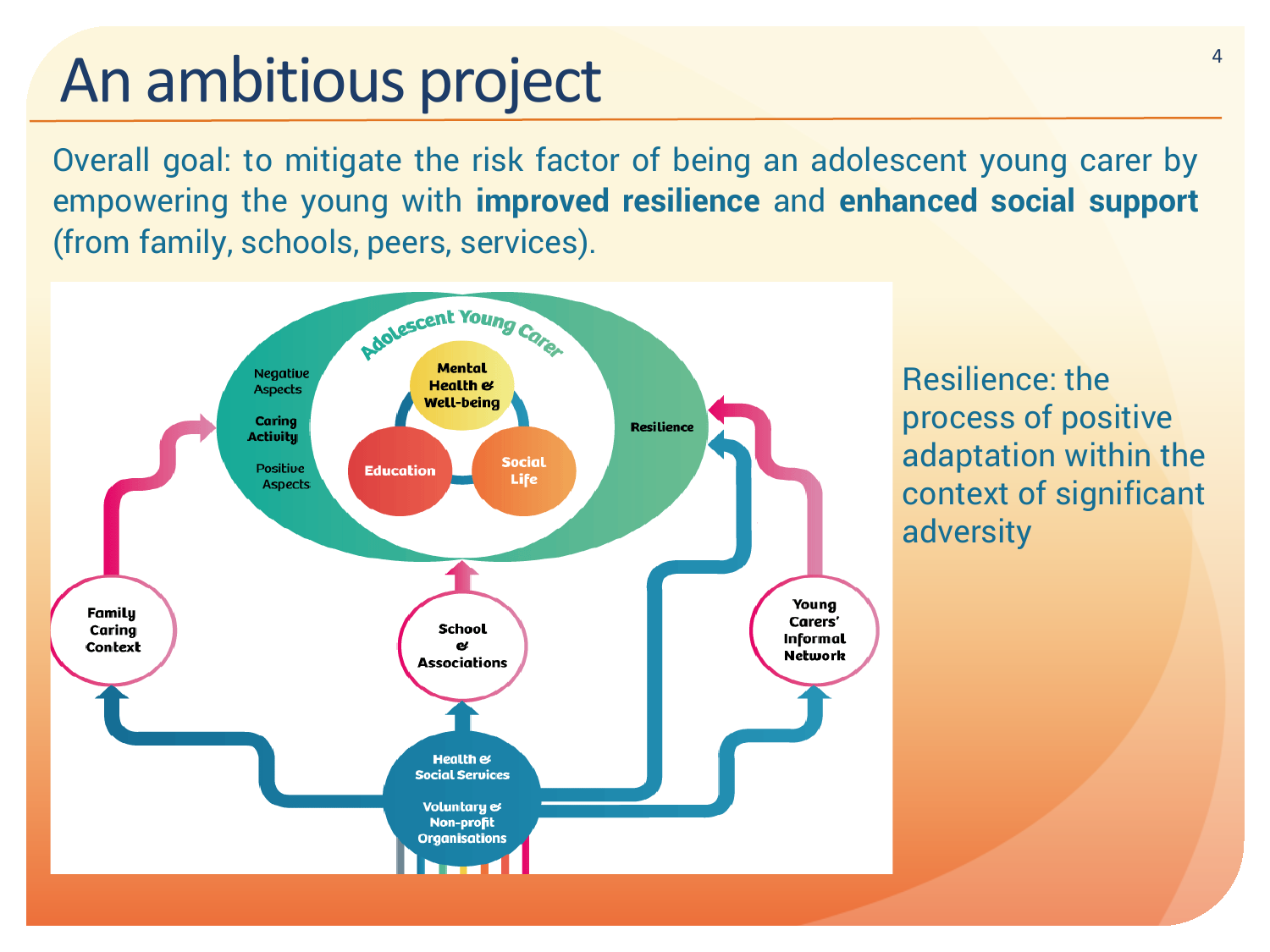# An innovative project

- **Cross-national comparisons** on the topic of young carers across **six European countries,** at different stages of awareness and development of services for adolescent young carers
- It develops an **innovative framework of primary prevention interventions** to be tested and adapted in 6 European countries at different stages of awareness and development of services for adolescent young carers.
- It is the first large scale programme to **demonstrate the impact** of a comprehensive **primary prevention intervention for improving resilience of adolescent young carers**.
- **Co-design approach**: researchers will engage directly with and involve adolescent and adult young carers, together with carer organisations and majors stakeholders throughout all stages of the project.
- It ensures transversal **knowledge sharing** activities among partners and within clusters of countries.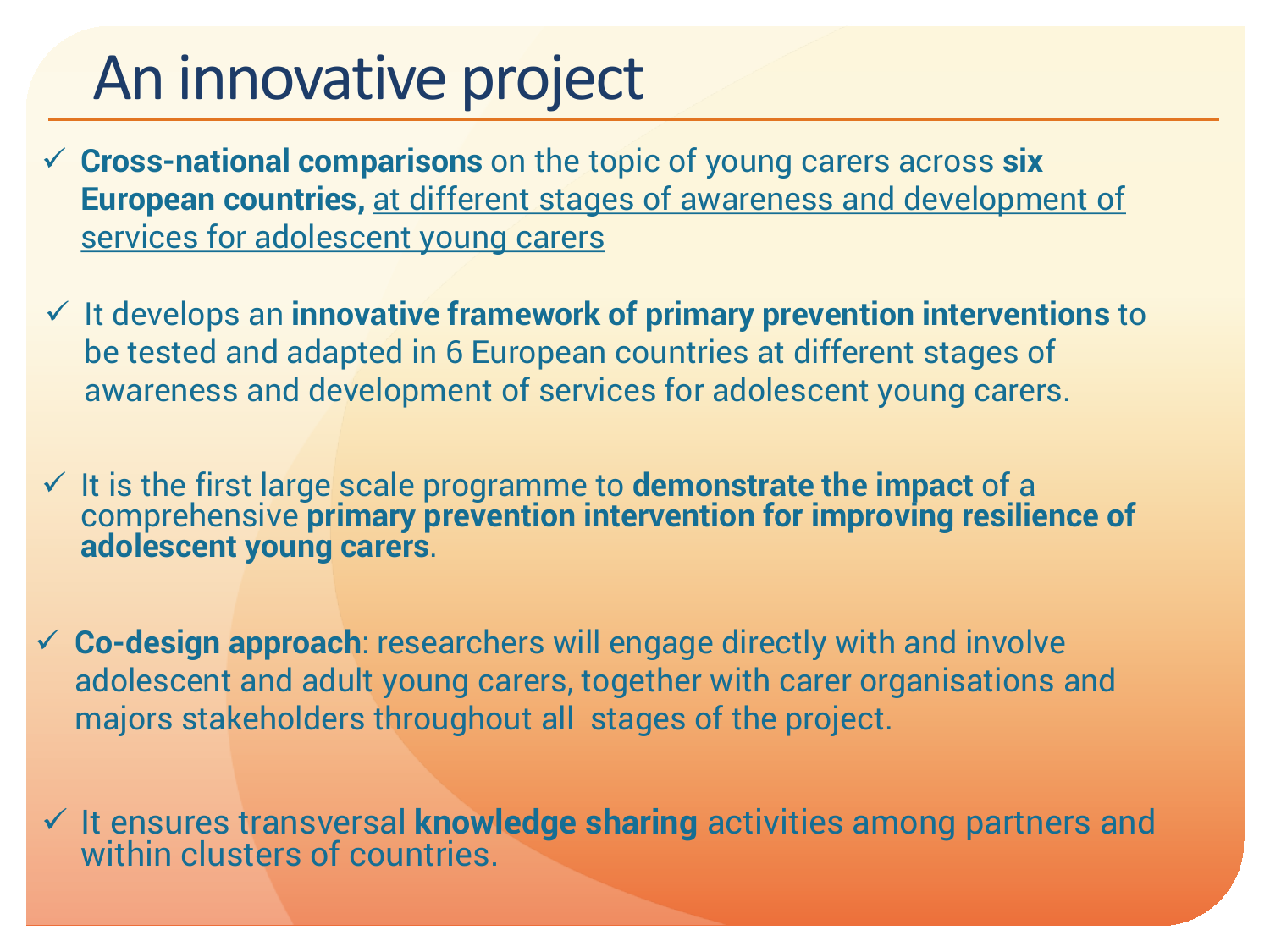#### The project objectives & activities

**Objective 1: Systematise knowledge on AYCs (M1-12)** **Objective 2: Co-design, develop and test with AYCs an effective framework of interventions**